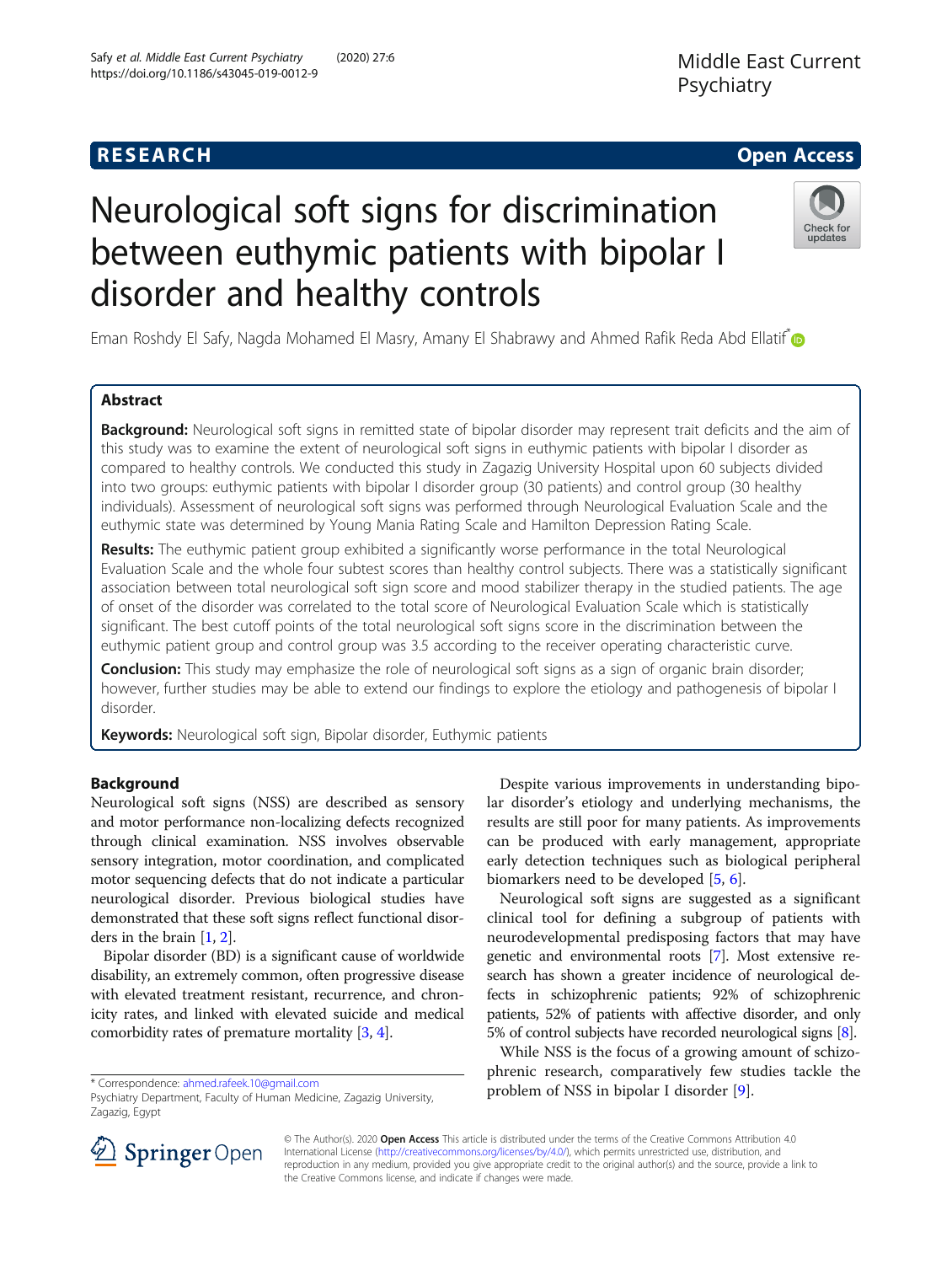It was suggested that NSS may be specifically associated with bipolar I disorder but not unipolar depression. The specificity of NSS expression reinforces the theory that NSS may play a potential role in early detection of the illness as a trait marker but not a state marker helping the discrimination of bipolar I disorder from disorders less likely to have a neurodevelopmental component [[10](#page-6-0)].

Therefore, the aim of this study is to determine the scores of NSS in bipolar I disorder patients in remission state (euthymic patients) compared to healthy controls, in addition to explore correlation with some sociodemographic data and clinical characteristics of these euthymic patients.

#### Methods

A case-control study was conducted in Zagazig University hospitals at the psychiatry department. The study was conducted on 30 Egyptian subjects who were diagnosed to have bipolar I disorder in full remission (euthymic patients) (group A) which were selected by simple random sampling technique and on 30 apparently healthy persons as control group (group B). Recruitment was conducted between 1 October 2017 and 31 December 2018, and subjects who met the following eligibility criteria at enrollment were invited to participate: (1) both sexes were included: (2) age ranged from 20 to 50 years old: (3) patients fulfill the Diagnostic and Statistical Manual of Mental Disorders, fourth edition (DSM-IV-TR) criteria for bipolar I disorder in full remission [\[11](#page-6-0)]: (4) all participants in both groups were matched for age, gender, and social classes. We excluded subjects with (1) age below 20 or above 50 years old, (2) patients having a history of medical, neurological, or other psychiatric disorders including substance use and alcohol, (3) patients presenting during the acute stage of the illness, and (4) refusal of participation. Ethical committee approval and written informed consent were obtained. All subjects were interviewed by a psychiatrist subjected to the following:

- 1. Collection of clinical and sociodemographic: All subjects were interviewed by a psychiatrist using semi-structured questionnaire specially developed for this study as designed to collect sociodemographic data as age, sex, marital status, education, occupation, age of onset of the disorder, duration of illness, number of admissions, and number of manic or depressive episodes.
- 2. Structured Clinical Interview for DSM-IV-TR Axis I Disorders (SCID-I) [[12\]](#page-6-0): To exclude current psychiatric disorders of Axis I. It is a structured checklist interview that helps by its end to reach DSM-IV-TR diagnosis as it contains a majority of psychiatric disorders with its subtypes. We used a clinical

version for its simplicity and easy administration and because it does not differ on the basis of the type of subject being interviewed, so it can be used for the patients and healthy control subjects.

- 3. Young Mania Rating Scale (YMRS) [\[13\]](#page-6-0): To assess symptoms of mania and its severity. It is a highly reliable scale that consists of 11 items that screen all manic symptoms (some graded from zero to four and others from zero to eight). The rating depends mostly on the observation of the clinician and also on the words of the patients. This scale takes less than half an hour to end and to consider patient in euthymia, he should have a score lower than 12.
- 4. Hamilton Depression Rating Scale (HDRS) [[14](#page-6-0)]: To rate symptoms' severity of depression. It consists of 21 items. The scoring was based on the first 17 items that sum to give the final score while the remaining items are used to characterize manifestation of depression rather than the severity of it. This scale takes from 20 to 30 min to be completed and a patient is considered euthymic if he scored less than 12.
- 5. The Neurological Evaluation Scale (NES) [\[15\]](#page-6-0): It is a structured instrument for the assessment of neurological soft signs. It includes representative items of sensory integration, motor coordination, sequencing of complete motor acts, and developmental reflexed. Each item is scored on a 3 point scale:  $0 = no$  abnormality;  $1 = mild$  but definite impairment; and 2 = marked impairment except for the snout, suck, and glabellar reflexes which are scored either as a 0 or 2. This scale was performed by a senior professor of psychiatry.
- 6. Fahmy and El-Sherbini's Social Classification Scale [[16](#page-6-0)]: Participants were classified into social classes 1, 2, 3, and 4 according to an Egyptian classification developed by Fahmy and El-Sherbini. The classification is based on the following parameters: education of the father, education and work of the mother, income, crowding index, and sanitation.

Since the patients could not be asked to stop taking their medications—even temporarily—and these medications may affect some of the categories of NSS, we also tried to consider the analysis to assess any possible relationships between medication and NSS.

Therefore, we managed to categorize the type of medications into two main groups according to their pharmacological properties: (1) psychotropic drugs (antipsychotics and antidepressant) and (2) lithium and antiepileptic as mood-stabilizing agent.

The work has been carried out in accordance with the Code of Ethics of the World Medical Association (Declaration of Helsinki) for studies involving humans.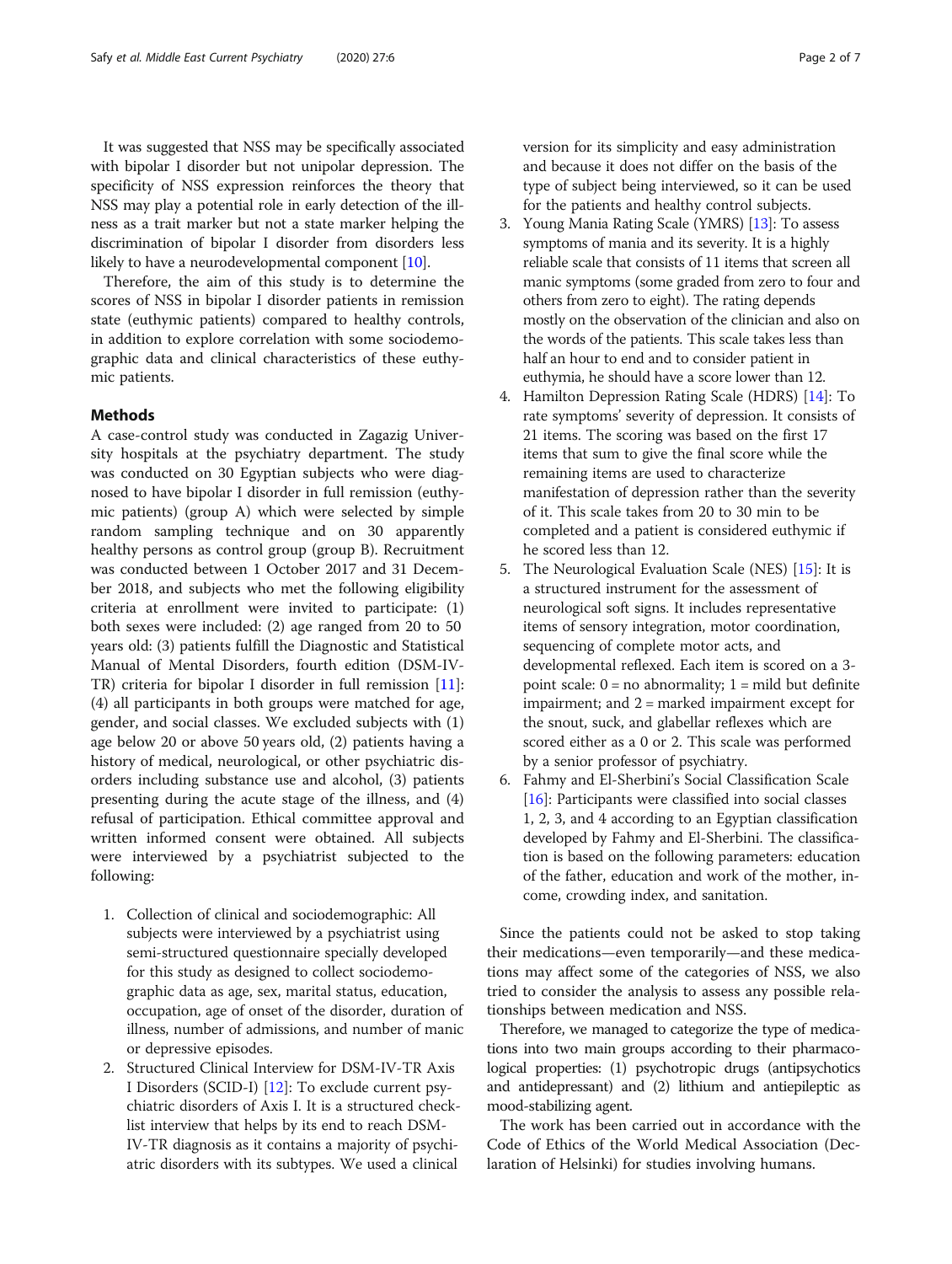#### Statistical analysis

All data were recorded and entered into a statistical package on a compatible computer and varied. The analysis was carried out using an SPSS, version 25 (SPSS Inc., Chicago, Illinois, USA). The results were tabulated, grouped, and statistically analyzed using the following tests: descriptive statistics (for quantitative data), as we used mean, median and range, and frequency with relative percentage (for qualitative data); the Student  $t$  test, used to test for significance of an independent variable (to compare between two independent means); Pearson's chi-squares  $(\chi^2)$  test was used to calculate difference between qualitative variables; Kruskal-Wallis (KW) test was used to calculate the difference between quantitative variables in more than two groups in not normally distributed data; Spearman's correlation coefficient (r) was used to test correlation between NSS and continuous variables; the sensitivity, specificity, predictive values, accuracy, and likelihood ratios of NSS as an indicator of bipolar I disorder were calculated; and P value used to indicate the level of significance was  $P$  less than 0.05,  $P$ less than 0.01 for a highly significant difference, and P less than 0.001 for a very highly significant difference.

# Results

# Demographic data

The demographic characteristics of the euthymic bipolar I patients and controls, as shown in Table 1, showed that there was no statistically significant difference between the studied groups in all items of sociodemographic characteristics.

# Clinical characteristics

All patients were euthymic at the time of testing; their mean age of onset was 31.8 years old, with a mean duration of illness of 4.7 years, mean duration of longest admission of 4.7 weeks, and median number of previous episodes of 5. Most of them, 93.3%, received antipsychotics therapy and 90.0% had lithium carbonate therapy (Table [2](#page-3-0)).

#### Neurological soft signs (NSS) of the studied groups

The total NSS score ranged from 3 to 12 in the patient group with a median of 6, whereas it ranged from 0 to 3 in controls with a median score of 1. The total NSS score was significantly higher in the patients compared to the controls  $(P < 0.001)$  which have been demonstrated in (Table [3\)](#page-3-0) in detail. Increasing the educational

# Table 1 Demographic characteristics of the studied groups

| Variables      | Patient group ( $n = 30$ ) | Control group ( $n = 30$ ) | Test of sig.   | $\boldsymbol{P}$ |
|----------------|----------------------------|----------------------------|----------------|------------------|
| Age (years)    |                            |                            |                |                  |
| $\pm$ SD       | $29.3 \pm 3.7$             | $29.9 \pm 3.5$             | t, 0.6         | 0.5              |
| Range          | $23.0 - 36.0$              | $21.0 - 37.0$              |                |                  |
| Sex            |                            |                            |                |                  |
| Males          | 16 (53.3%)                 | 15 (50.0%)                 | $\chi^2$ , 0.6 | 0.7              |
| Females        | 14 (46.7%)                 | 15 (50.0%)                 |                |                  |
| Marital status |                            |                            |                |                  |
| Single         | 14 (46.7%)                 | 11 (36.7%)                 | $\chi^2$ , 1.8 | 0.9              |
| Married        | 9 (30.0%)                  | 12 (40.0%)                 |                |                  |
| Divorced       | 6 (20.0%)                  | 6 (20.0%)                  |                |                  |
| Widow          | $1(3.3\%)$                 | $1(3.3\%)$                 |                |                  |
| Education      |                            |                            |                |                  |
| Illiterate     | $0(0.0\%)$                 | $0(0.0\%)$                 | $\chi^2$ , 8.7 | 0.1              |
| Elementary     | $1(3.3\%)$                 | 3 (10.0%)                  |                |                  |
| Preparatory    | 5(16.7%)                   | 5 (16.7%)                  |                |                  |
| Secondary      | 22 (73.3%)                 | 16 (53.3%)                 |                |                  |
| High education | 2(6.7%)                    | 6 (20.0%)                  |                |                  |
| Occupation     |                            |                            |                |                  |
| Working        | 13 (43.3%)                 | 21 (70.0%)                 | $\chi^2$ , 4.4 | 0.1              |
| Not working    | 17 (56.7%)                 | 9 (30.0%)                  |                |                  |
| Social class   |                            |                            |                |                  |
| Low            | 13 (43.3%)                 | 10 (33.3%)                 | $\chi^2$ , 0.7 | $0.7\,$          |
| Middle         | 17 (56.7%)                 | 20 (66.7%)                 |                |                  |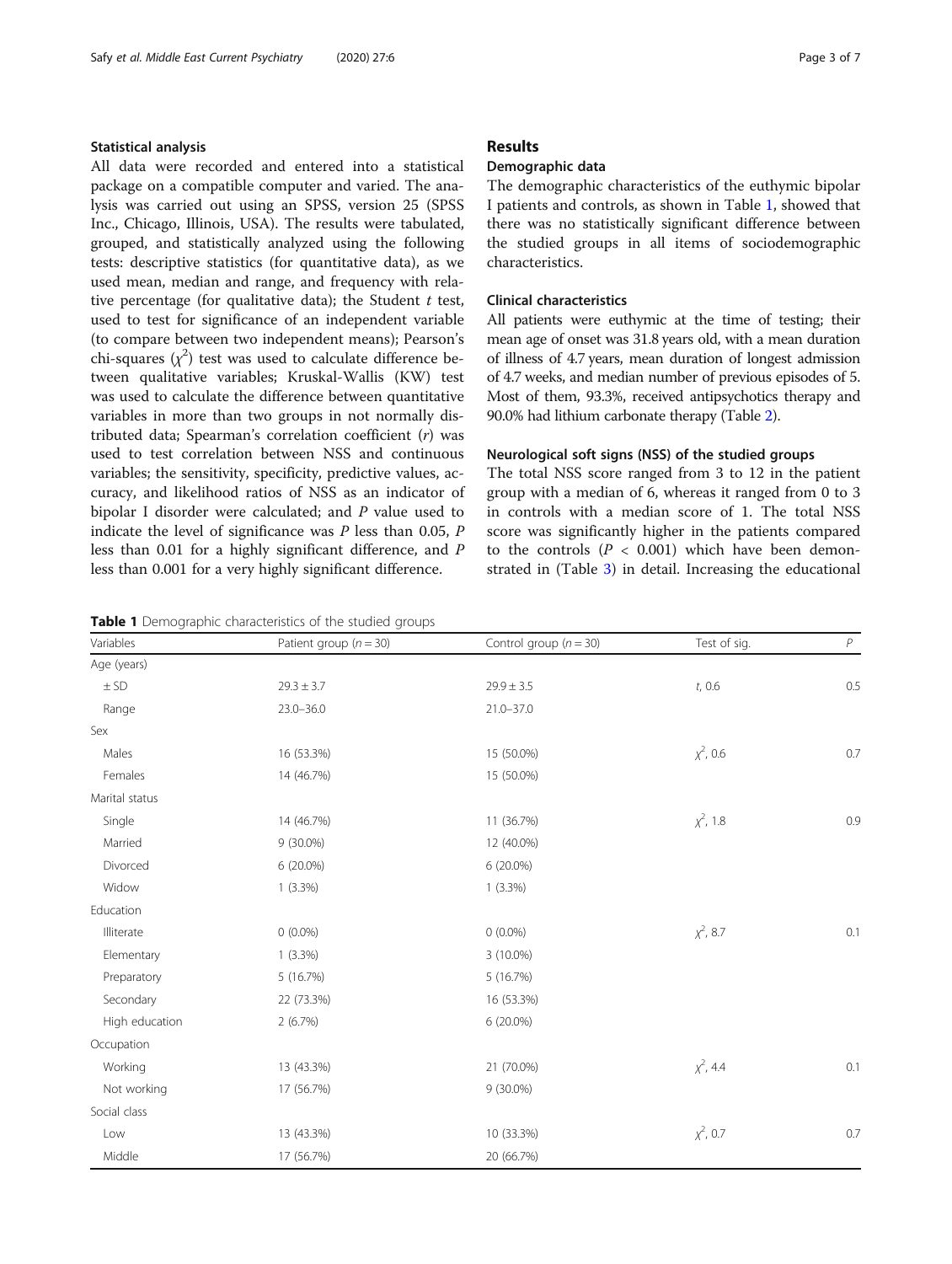<span id="page-3-0"></span>Table 2 Clinical characteristics of the studied patients

| Variables                             | Patients group ( $n = 30$ ) |  |
|---------------------------------------|-----------------------------|--|
| Age of onset (years)                  |                             |  |
| $Mean + SD$                           | $31.8 \pm 4.9$              |  |
| Range                                 | $22.0 - 42.0$               |  |
| Disease duration (years)              |                             |  |
| $Mean + SD$                           | $4.7 + 1.3$                 |  |
| Range                                 | $3.0 - 7.0$                 |  |
| Duration of longest admission (weeks) |                             |  |
| $Mean + SD$                           | $4.7 + 0.9$                 |  |
| Range                                 | $3.0 - 7.0$                 |  |
| Number of previous episodes           |                             |  |
| Median                                | 5                           |  |
| Range                                 | $3 - 7$                     |  |
| Psychotropic therapy <sup>a</sup>     |                             |  |
| Antipsychotics                        | 28 (93.3%)                  |  |
| Antidepressants                       | 2(6.7%)                     |  |
| Mood stabilizer drugs                 |                             |  |
| Lithium carbonate                     | 27 (90.0%)                  |  |
| Sodium valproate                      | 3 (10.0%)                   |  |

<sup>a</sup>Two patients had both antipsychotics and antidepressants therapies

level was correlated with a low occurrence of NSS which was shown in (Table [4](#page-4-0)).

# NSS total score in discrimination between euthymic patients group and control group

The ROC curve analysis shows that NSS scores had a good differential efficacy for euthymic patients and healthy controls  $(AUC = 0.99, (0. 9-1.0))$ . The optimal cutoff point for NSS scores was more than 3.5 (sensitivity =  $96.7\%$ , specificity =  $100\%$ ) with positive predictive value 100% and accuracy 98.3% as shown in (Table [5](#page-4-0)) and (Fig. [1](#page-5-0)).

# Discussion

While the sample of this research does not meet community sample requirements, its epidemiological and clinical features may make it cannot be a representative sample for bipolar disorder.

The slightly bigger proportion of males than females (53.3% and 46.7%, respectively) is very near to the usual frequency of mood disorders, as bipolar disorders are approximately equally common in males and females with a greater tendency towards hypomanic traits [[17,](#page-6-0) [18\]](#page-6-0).

Most patients were either divorced or single (66.7%). Separate and divorced patients, either as a cause or as a consequence, have the largest rates of mood disorder. Presentation of patients in the unmarried single state can be explained by the early start of the disease which reduces their chance of being accepted for marriage due to the stigma of psychiatric disorders [[17,](#page-6-0) [18\]](#page-6-0).

The sample of this study showed a mean age at onset of the disorder of 31.8 years, which is consistent with other studies [[19](#page-6-0)–[21\]](#page-6-0). This, together with the mean duration of illness of 4.7 years and frequent hospitalization, gives an idea about the burden of this disease on the patients and their families especially their caregivers [\[22,](#page-6-0) [23](#page-6-0)].

#### Neurological soft signs (NSS)

Some researchers propose that NSS reflects a failure in the integration within or between sensory and motor systems [\[24\]](#page-6-0), while others argue for deficits in neuronal

Table 3 Neurological soft signs (NSS) of the studied groups according to Neurological Evaluation Scale (NES)

| Neurological soft signs | Patients group ( $n = 30$ ) | Control group $(n = 30)$ | <b>KW</b> | P       |
|-------------------------|-----------------------------|--------------------------|-----------|---------|
| Sensory integration     |                             |                          |           |         |
| Median                  | 2.5                         | $\mathbf 0$              | 63.9      | < 0.001 |
| Range                   | $2 - 3$                     | $0 - 2$                  |           |         |
| Motor coordination      |                             |                          |           |         |
| Median                  | $\overline{2}$              | $\mathbf 0$              | 41.3      | < 0.001 |
| Range                   | $0 - 3$                     | $0 - 2$                  |           |         |
| Motor sequencing        |                             |                          |           |         |
| Median                  |                             | $\mathbf 0$              | 23.1      | < 0.001 |
| Range                   | $0 - 3$                     | $0 - 1$                  |           |         |
| Developmental reflexes  |                             |                          |           |         |
| Median                  | $\overline{2}$              | $\mathbf 0$              | 14.0      | < 0.001 |
| Range                   | $0 - 6$                     | $0 - 2$                  |           |         |
| Total score             |                             |                          |           |         |
| Median                  | 6                           |                          | 59.7      | < 0.001 |
| Range                   | $3 - 12$                    | $0 - 3$                  |           |         |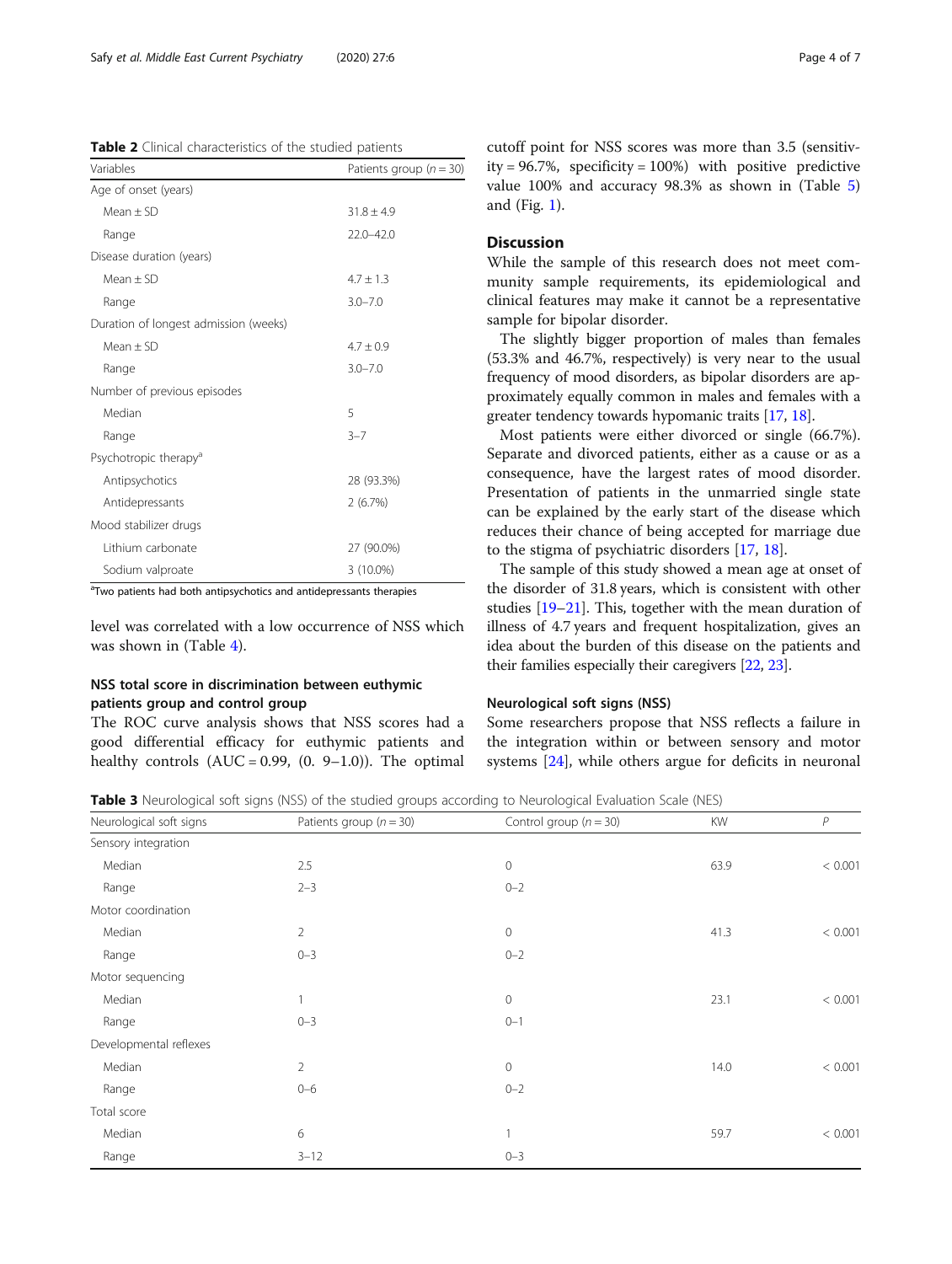<span id="page-4-0"></span>Table 4 Correlation coefficients between total score of neurological soft signs and sociodemographic and clinical features of bipolar I patients

| Sociodemographic and clinical features | Pearson coefficients |  |
|----------------------------------------|----------------------|--|
| Age                                    | $-0.14$              |  |
| <b>Educational level</b>               | $-0.28$              |  |
| Age at onset of BD                     | $-0.02$              |  |
| Duration of BD                         | $-0.11$              |  |
| Number of psychiatric hospitalizations | 0.04                 |  |
| Number of mood episodes                | 0.04                 |  |
| Number of manic episodes               | 0.01                 |  |
| Number of depressive episodes          | 0.07                 |  |

circuits involving subcortical structures (e.g., basal ganglia, brain stem, and limbic system) [[25\]](#page-6-0). Some NSS has been suggested reflecting a more general "latent" neurological dysfunction; their research reinforces the concept of NSS as a marker of disordered neurodevelopment [[26\]](#page-6-0).

Although the presence of NSS has been widely documented in schizophrenia, in bipolar disorder, the same has not been achieved. In this research, bipolar patients showed a much worse performance on the NES than control subjects, thus strengthening the hypothesis that NSS can play a part in early identification of the disease, acting as trait markers [\[26](#page-6-0)–[29\]](#page-6-0).

From the above results, we can deduce that bipolar disorder, which can be regarded as one of the neurodevelopmental diseases, involves obvious neurological deficits in the neuronal circuits comprising the four categories of NSS, helping early detection of susceptible patients.

Sociodemographic and clinical variables in relation to NSS In this study, there was no statistically significant gender correlation with NSS prevalence. This may be incompatible with comparable research on schizophrenia and the

Table 5 Diagnostic performance accuracy of total NSS score in discrimination between patients group and control group

| Diagnostic performance    | Total NSS score   |
|---------------------------|-------------------|
| Cutoff point              | More than 3.5     |
| Sensitivity               | 96.7%             |
| Specificity               | 100%              |
| Positive predictive value | 100%              |
| Negative predictive value | 96.8%             |
| Accuracy                  | 98.3%             |
| Likelihood ratio positive | $\infty$          |
| Likelihood ratio negative | 0.00              |
| Area under the curve      | $0.99(0.9 - 1.0)$ |
| P                         | $<$ 0.001 (HS)    |
|                           |                   |

first psychotic episode, considering male gender as a predisposing factor for NSS development in schizophrenic patients [\[24,](#page-6-0) [30](#page-6-0)]. Also, there was no statistically significant relation between NSS and the age of patients, consistent with comparable NSS research in schizophrenia and psychosis [\[24](#page-6-0), [30](#page-6-0)].

There was no correlation between the total NSS score and the age of the patients in this research and in accordance with other studies [\[31,](#page-6-0) [32\]](#page-6-0). However, in neuroimaging research, an adverse correlation was discovered between BP age and gray matter volume [\[33,](#page-6-0) [34](#page-6-0)]. These modifications in histopathology could explain the earlier reported rise in NSS by age [\[35](#page-6-0)].

No significant correlation existed between total NSS score and gender. Similar findings were recorded [\[31,](#page-6-0) [31](#page-6-0)]. In female bipolar and schizophrenic patients, however, greater NSS scores were discovered [\[35\]](#page-6-0). Gender influence on NSS frequency in BP appears to be poorly studied and the findings are contradictory and inconsistent.

In this study, patients with low level of education had significantly higher scores of NSS which is in agreement with other studies  $[33, 21]$  $[33, 21]$  $[33, 21]$  $[33, 21]$ . This finding may give a clue to the NSS associating bipolar I disorder most probably as a trait marker [\[21](#page-6-0)].

However, Negash et al. have not found such a correlation [[29\]](#page-6-0). Generally, educational failure in BP would be related to cognitive dysfunction rather than to premorbid intellectual deficit [[29](#page-6-0), [34](#page-6-0)].

No correlation was found between age at onset of BD and the score of NSS, which is consistent with the results of the only study that evaluated this association [[35\]](#page-6-0). This describes the lack of correlation between the NSS and disease length. However, after 2 to 4 years of BD evolution, other trials revealed a reduction in NSS results [\[36](#page-6-0), [37\]](#page-6-0). In essence, the improvement involved the sensory integration sub-score associated with improving mood symptoms [\[37](#page-6-0)].

No correlation existed between the NSS score and mood episode criteria. However, correlations between these state markers and trait markers such as the NSS are difficult to conclude. No correlation was discovered with either the number of episodes or their severity in line with this research [\[29](#page-6-0)].

NSS scores did not differ between patients whether treated by antipsychotics or not. This finding is in agreement with the results of other studies [\[28](#page-6-0), [29](#page-6-0)]. Indeed, NSS are present in patients who have never been treated with antipsychotics and are not induced by antipsychotic medication [\[31](#page-6-0), [38\]](#page-6-0).

#### Diagnostic performance accuracy of total NSS score

In the assessment of the diagnostic performance accuracy of total NSS score in the current study according to the ROC curve, the total NSS score demonstrated a high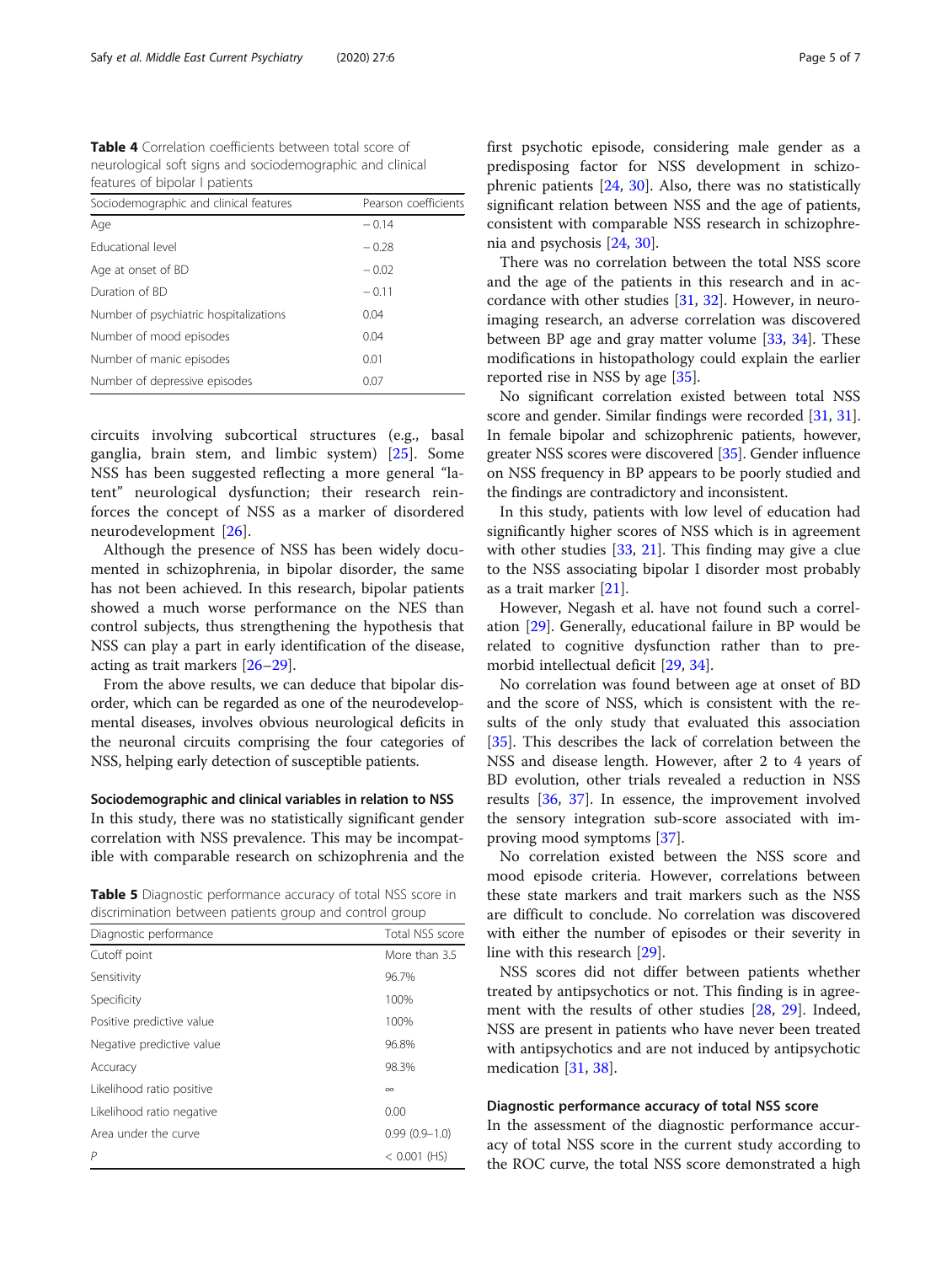<span id="page-5-0"></span>

accuracy of being able to discriminate euthymic bipolar I disorder patients from healthy controls.

Results in (Table [5\)](#page-4-0) revealed that the best cutoff point for the total NSS score to discriminate euthymic bipolar I disorder from control subjects was more than 3.5. This cutoff point provided sensitivity and specificity of 96.7% and 100%, respectively, positive predictive value of 100%, negative predictive value of 96.8%, and diagnostic efficiency of 98.3% accurate in discriminating between euthymic bipolar I disorder patients from healthy controls indicating excellent diagnostic performance; also, area under the curve was 0.99 which was highly significant  $(< 0.001$ ).

So, NSS as measured by NES can be considered as a further step in the diagnosis of bipolar I disorder and may be used as organic indicators in these patients which is supported by the study that was done by Noroozian et al. [[35](#page-6-0)].

# Limitations

There should be some limitations in our research. First, BP recruitment occurred solely in an outpatient psychiatric department and at the moment of incorporation they had to be euthymic. They may not generally represent the NSS frequency in BP. Furthermore, because there was a male predominance, our sample cannot be representative of BD. This can be clarified by a selection bias because in our psychiatric department, male

patients were more recruited. Second, using only hospital employees as healthy controls can result in a bias in selection. Also, because of the lack of patients on monotherapy, it was difficult to demonstrate the impact of each drug on the NSS individually. It must be acknowledged that examining drug-free patients is the most methodologically efficient method. However, it is highly uncommon to discover patients with proven bipolar disorder who are medication-free in clinical practice.

### Conclusions

In conclusion, this study may emphasize the role of NSS as a sign of organic brain disorder that supports the hypothesis that bipolar disorder could be a neurodevelopmental disorder; however, further studies may be able to extend our findings to explore the etiology and pathogenesis of bipolar I disorder.

#### Abbreviations

BP: Bipolar disorder; DSM-IV-TR: Diagnostic and Statistical Manual of Mental Disorders, fourth edition Text Revision; HDRS: Hamilton Depression Rating Scale; MoCA: Monterial Cognitive Assessment scale; NES: Neurological Evaluation Scale; NSS: Neurological soft signs; ROC curve: Receiver operating characteristic curve; YMRS: Young Mania Rating Scale

#### Acknowledgements

Not applicable

#### Authors' contributions

ER and NM conceived and designed the study and analyzed the data. AE and AR wrote the first draft of the manuscript, interpreted the data, and